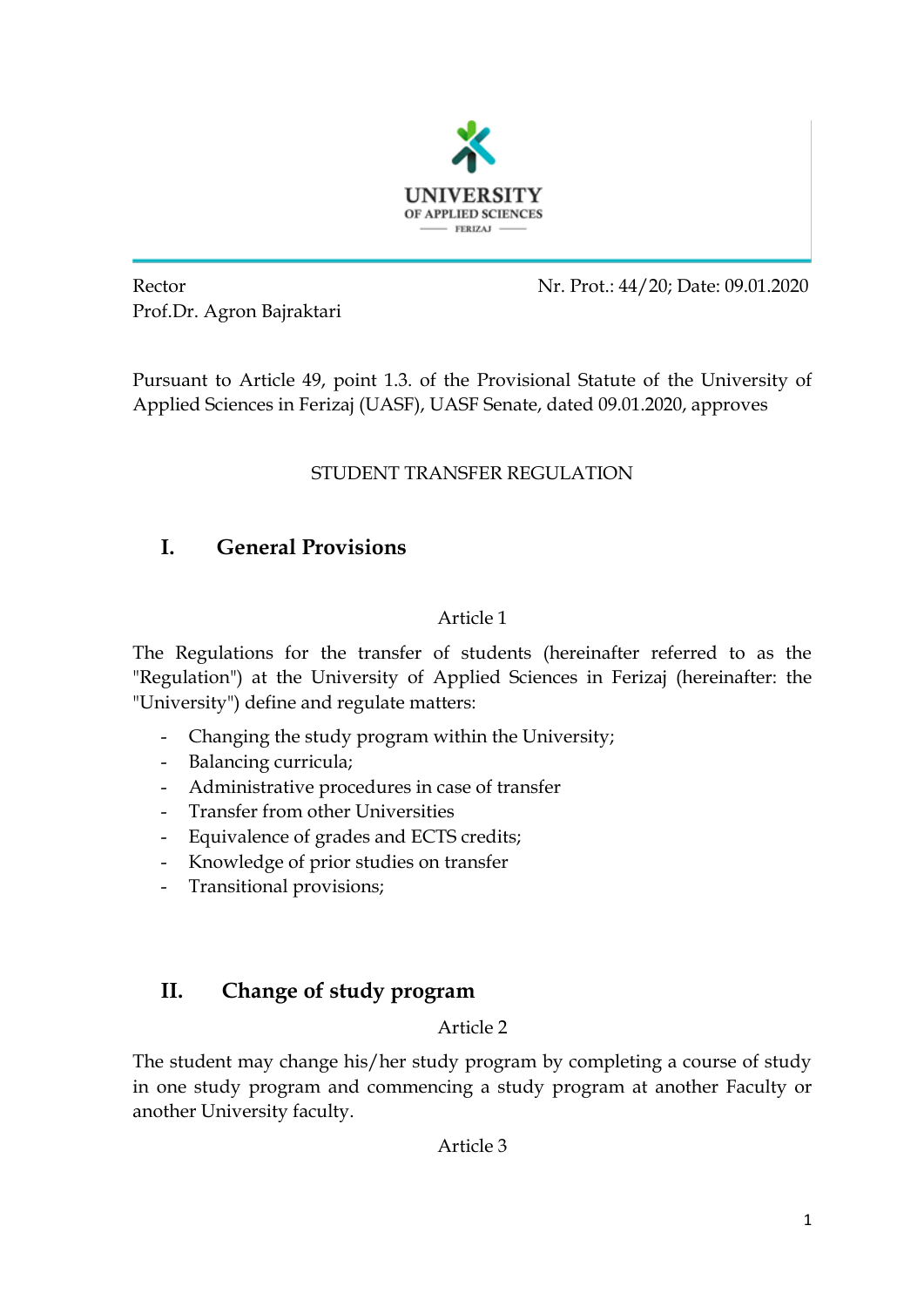Replacement of the study program is possible between the study programs in order to achieve the same level of education in accordance with the provisions of the Statute.

## **III. Balancing Curriculum**

#### Article 4

During the change of study program the student is legally allowed to start the new study program if at least 50% of the exams have been successfully taken during the old study program and accepted into the new study program.

#### Article 5

Students are allowed to enroll in the new program of study:

1. At least in the second year of study and at the beginning of the following academic year.

#### Article 6

The study program cannot be changed if the student has to re-enroll in the first year of study in the new program.

### **IV. Administrative procedures for transfer**

#### Article 7

The student must submit the request for a change of study program to the Faculty Studies Commission where he/she wishes to continue his/her studies. Attached to the application should be an overview of the grades in the original as well as syllabuses for the respective subjects based on the previous study program.

#### Article 8

- 1. The study commission shall determine the individual obligations for changing the study program in accordance with the rules of the study program.
- 2. The decision to change the study program is taken by the Teaching/ Scientific Council.
- 3. Appeal against the decision to refuse to change the study program must be made to the Senate within 15 working days of the publication of the decision.
- 4. The Senate shall, within 30 working days of receiving the appeal, make a final decision in administrative proceedings.